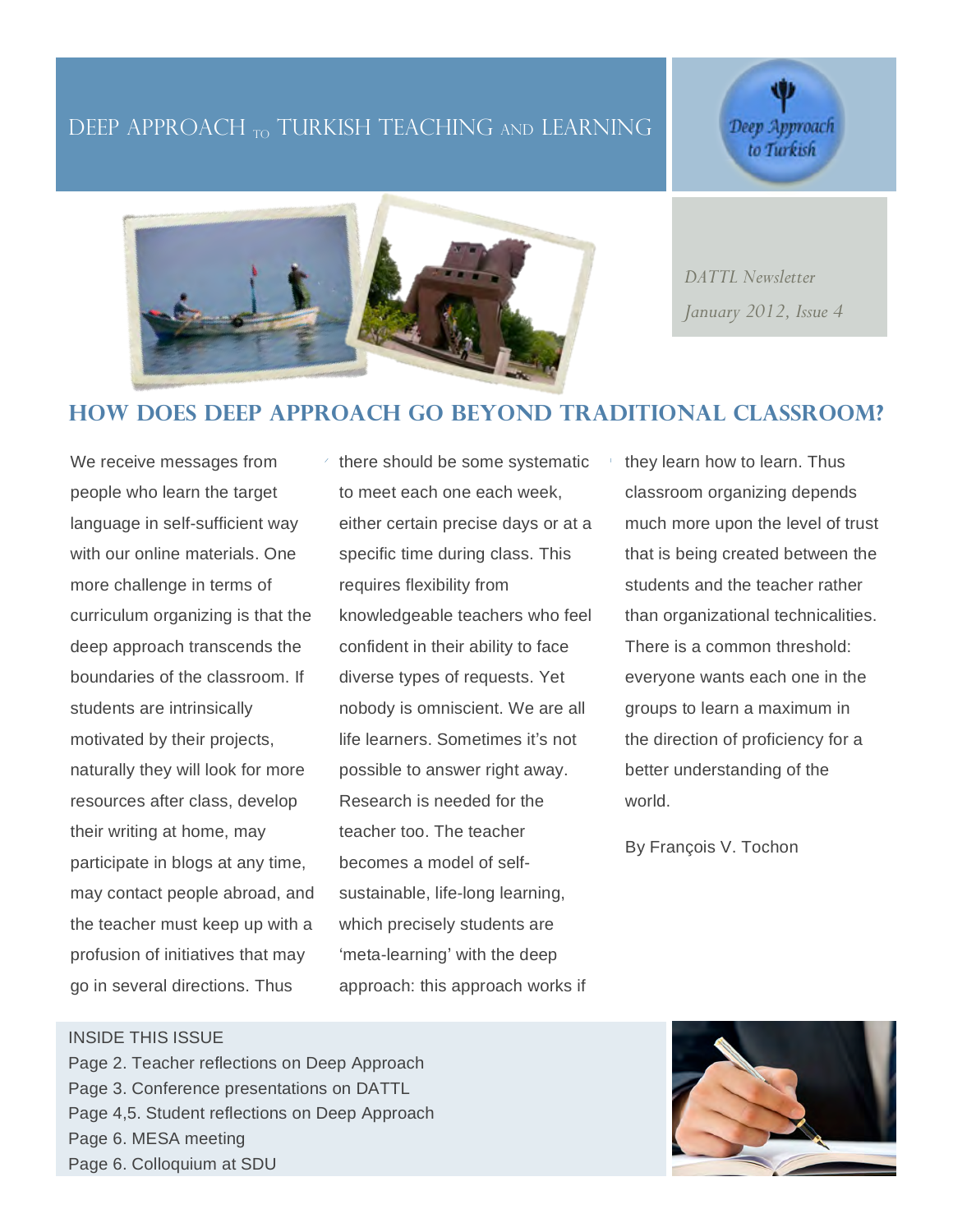# **Teacher reflections on deep approach**

"My students seemed receptive to this idea of creating an environment where they are creating how and what they want to learn about a particular topic; I always wanted to have them be part of the creation process-- but it's never as individualized and as independent as the deep approach has been so for me, I feel as though I'm gazing out into an open field, filled with all sorts of possibility. It develops their own sense of self-awareness, a critical life quality that is dynamic and which is continues to grow outwardly. Daniela

"Give them the power to create their rubric, and they will take the power to execute their own expectations. Not always, but mostly." Jen

"Students have expressed their eagerness for the deep approach and that it accommodates variety of levels in the same classroom in a positive way." Zuleyha

"Deep approach is a very detailed and user-friendly online material for intermediate and advance level Turkish. Teachers can use the material according to students' own needs and they should feel free to selectively use particular

sections of videos. They should be aware that there is this flexibility." Feride

"My students begin to see themselves anew. No longer are they students, but they are the catalysts in a research/creation environment. I try to be as supportive as possible, without holding their hands. It has been a really challenging move on both ends, since my students are used to sit-n-get for most of their day, and I am used to leading things. We are growing together!" Stephanie

## **UPDATES ON DATTL WEBSITE**

#### **New Multimedias are ready to use!**

After a phase of debugging of the Beta version of our new multimedia application, we finished the transfer and upload of our videos to the new Multimedia.

This will be a great improvement compared to the previous multimedia application, which had limitations. You can reach them at:

#### http://deepapproach.wceruw.org/modules

#### **Cartoons of Malik**

The modules continue to progress. We have added new cartoons on some of the modules. Estrella, a professional illustrator is creating unique cartoons for each module. Make sure to check them out in each module's pdf.



<u>:</u>

2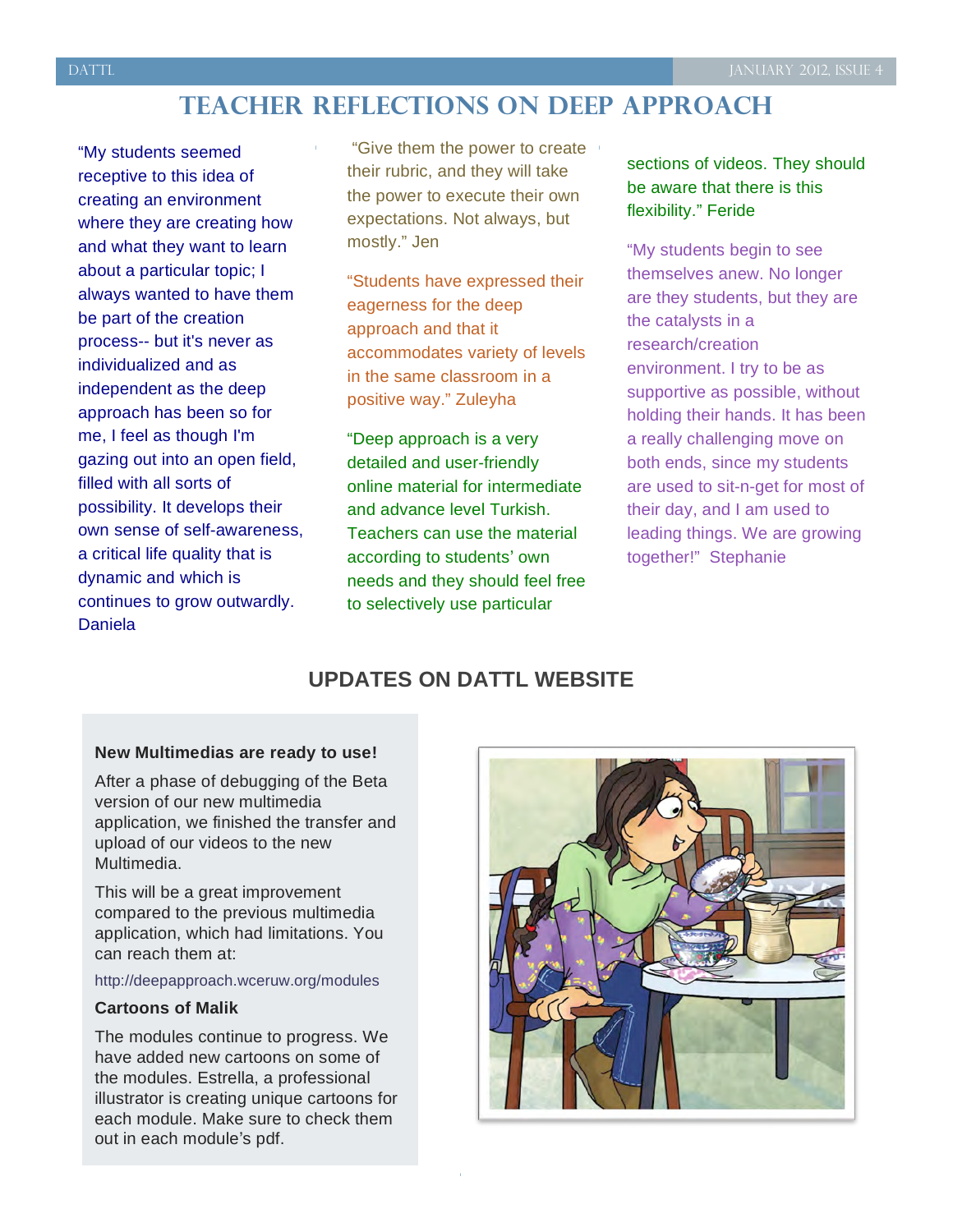# **CONFERENCE PRESENTATIONS ON DEEP APPROACH**



In December 2011, Prof. Tochon was invited to give a keynote speech at the Asia-Pacific Association for Multimedia-Assisted Language Learning in Taiwan on digital medias for deep education.



In October of 2011, the deep approach of languages and cultures was presented at Beijing Languages and Cultures University (BLCU), Beijing Foreign Studies University (BFSU) and Capital Normal University (CNU).



Prof. Karaman and Prof. Tochon presented issues related to deep teacher education at the European Education Research Association in September 2011. A particular emphasis was placed on the compatibility of the deep approach instructional materials with the needs of Turkish heritage learners in Berlin, a large minority of 400,000 speakers. (Berlin 2011)



#### **WCER Poster Fair (2011)**

Dr. Isabelle Druc, Dr. Esra Alagoz and Prof. Tochon, presented a poster at the WCER poster Fair on December 6<sup>th</sup>. They covered issues around the integration of different multimedia in DATTL and how to use the website effectively.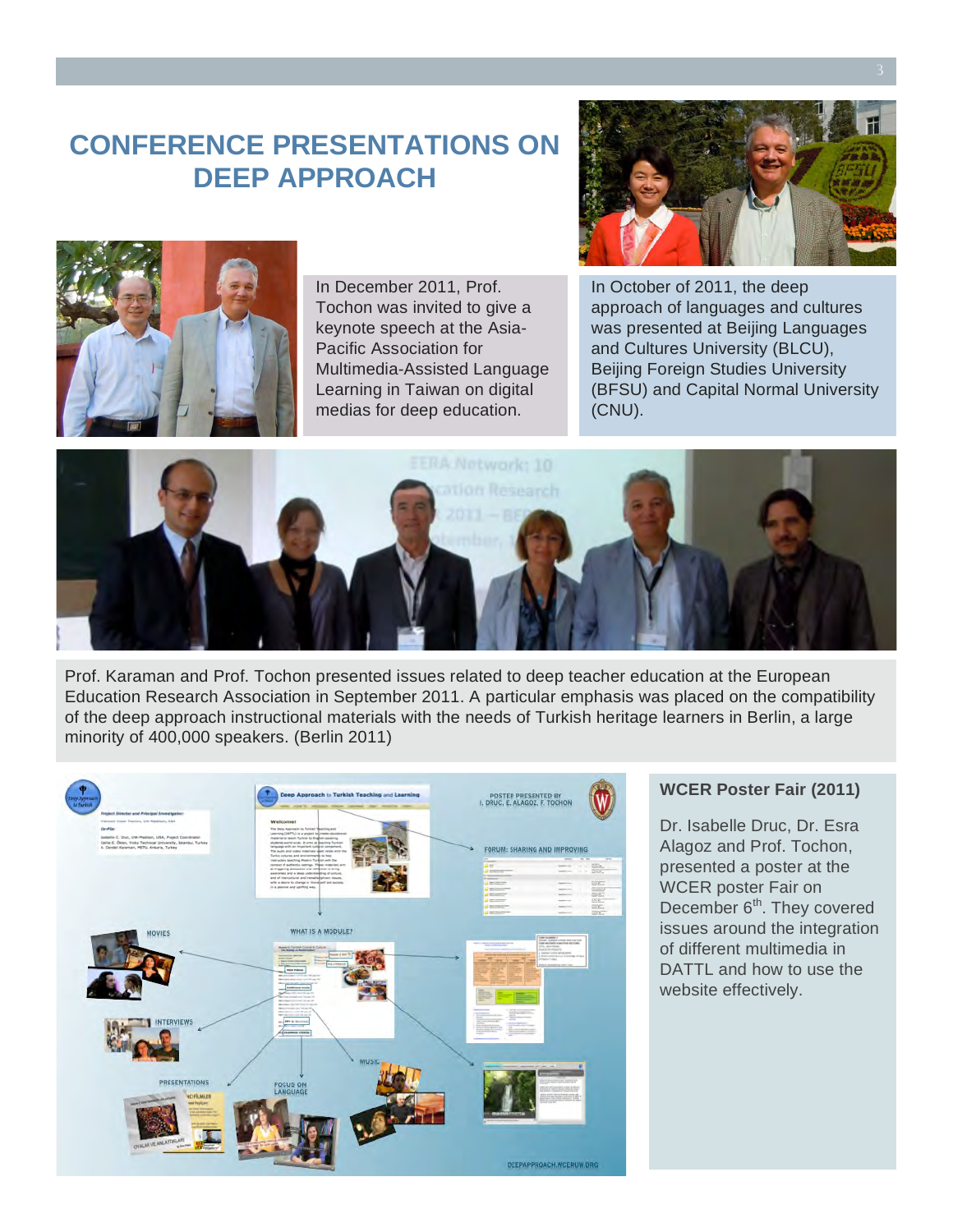# **AFTER A SEMESTER WITH DATTL: STUDENT REFLECTIONS ON DEEP APPROACH**



Yunus Allen Church (The winner of the Redhouse- Best Progress in Turkish Award for 2011)

1. How would you briefly describe your experience with the DATTL modules?

- My experience using the DATTL modules was very helpful. My teacher (Mukaddes Şahin) utilized many of the modules during class and for homework assignments to improve my reading, writing, listening, and speaking skills in Turkish. They forced me to think creatively and out of my comfort zone. They also were great cultural tools to learn more about the history and people of Turkey.

## 2. What did you like most about working with the modules?

- I liked that the modules had a lot to do with actual Turkish culture. Not only did it make it easy to interact with my classmates, but it was also a learning experience to be able to learn about Turkish traditions.

#### 3. What is your favorite module? Why?

- I really enjoyed the module on the movie, "Babam ve Oğlum." It was a really great Turkish movie and using the module while watching it was sort of like having a study sheet that we could fill in. It made a huge difference between just watching a movie and trying to understand it, and actually having to think critically about what is going on in the movie and the language that is used.

## 4. What project did you work on?

- The project that my classmates and I did was a video presentation that was used as a sort of introduction to any foreign students that were not familiar with the University of Wisconsin-Madison campus. We showed students the most important and vital places on campus and the entire presentation was done in Turkish. It was a really awesome video and what made it even better was the fact that it was practical!

## 5. In what ways did this project help you improve your Turkish?

- The project helped me improve my Turkish because I was speaking in a much different way than I had previously in class. We were able to mix formal Turkish with some joking around. We went deeper into descriptions and we really had to speak clearly for people to understand us. It was a very helpful project.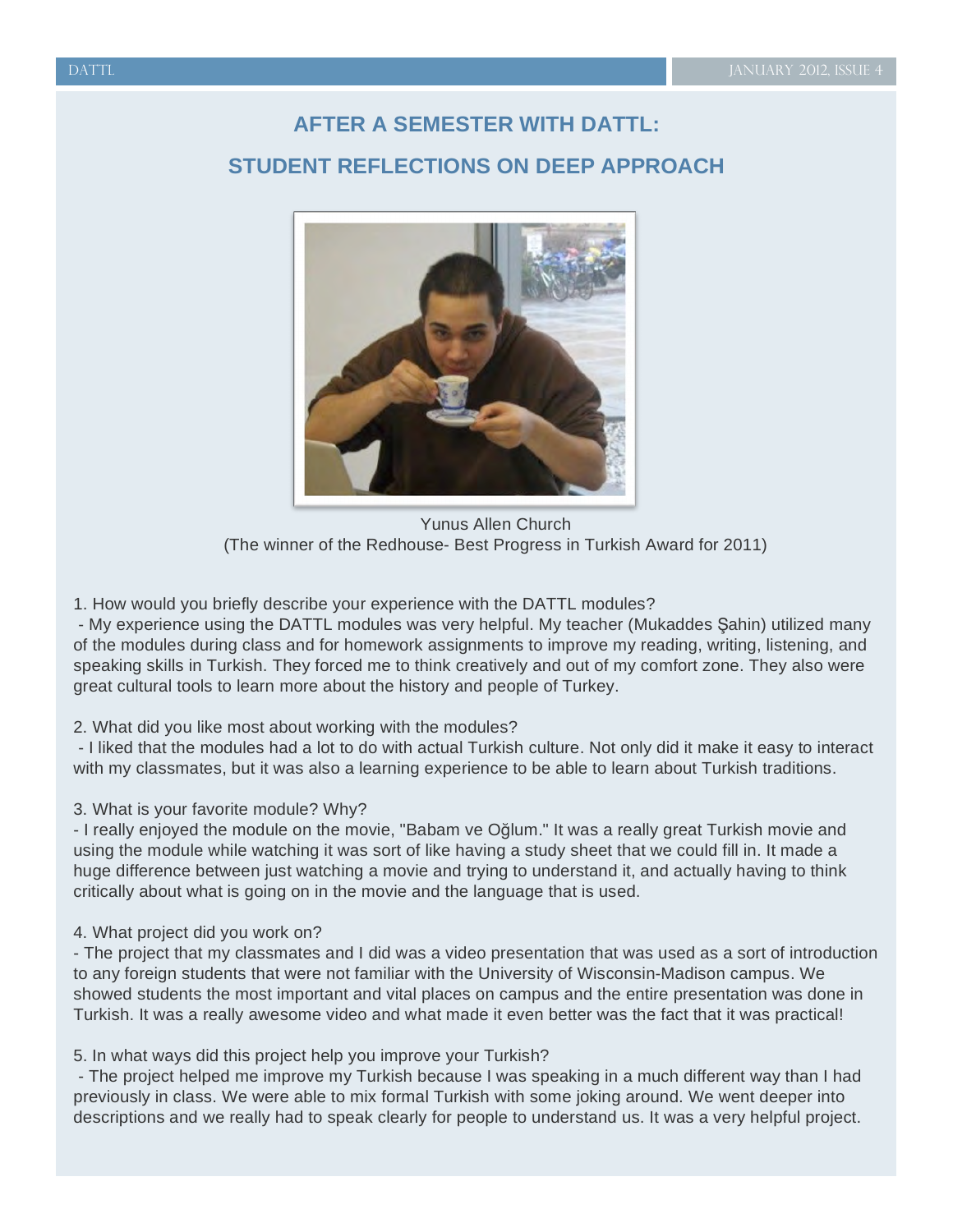

Ellen Atterbury (Ahu)

1. How would you briefly describe your experience with the DATTL modules?

- My experience with the DATTL modules was unique and helpful. In no other foreign language class had I ever encountered such an in depth yet easy to operate system for language learning. It helped to augment my Turkish speaking and listening far greater than any other program I had tried previously. I also appreciated the cultural aspects included, as it's hard to get an understanding of a different country's culture when living oversees.

2. What did you like most about working with the modules?

- I really liked how they incorporated the most important aspects of the Turkish culture. Often, when learning from a textbook, the things you learn are that which are important to an American as opposed to what a native speaker would consider important. The modules made for a more earnest and deep learning experience because of their cultural insights.

3. What is your favorite module? Why?

- My favorite module was "Kadınlar" because I find the topic of women in Turkey to be fascinating. People are easy to dismiss Turkey as a supremely patriarchal society and thus repressive towards its' women, so learning more about the way things -actually- are, is extremely interesting.

4. What project did you work on?

- A friend of mine and I made a power point with recorded conversation. We both learned a lot of vocabulary as our conversation centered around a specific place and topic. Sure, it was about ice cream, but that's important to me.

5. In what ways did this project help you improve your Turkish?

- Apart from the aforementioned vocabulary acquisition, it helped me get an idea of the normal pace of a Turkish conversation. Speaking and learning the emphasis on words helps to know what is being said, as opposed to just hearing one long sentence and interpreting it as gibberish.

**DATTL Online**



Facebook: deep.approach@groups. facebook.com Twitter: http://twitter.com/Deep\_Approach Our website: http://deepapproach.wceruw.org